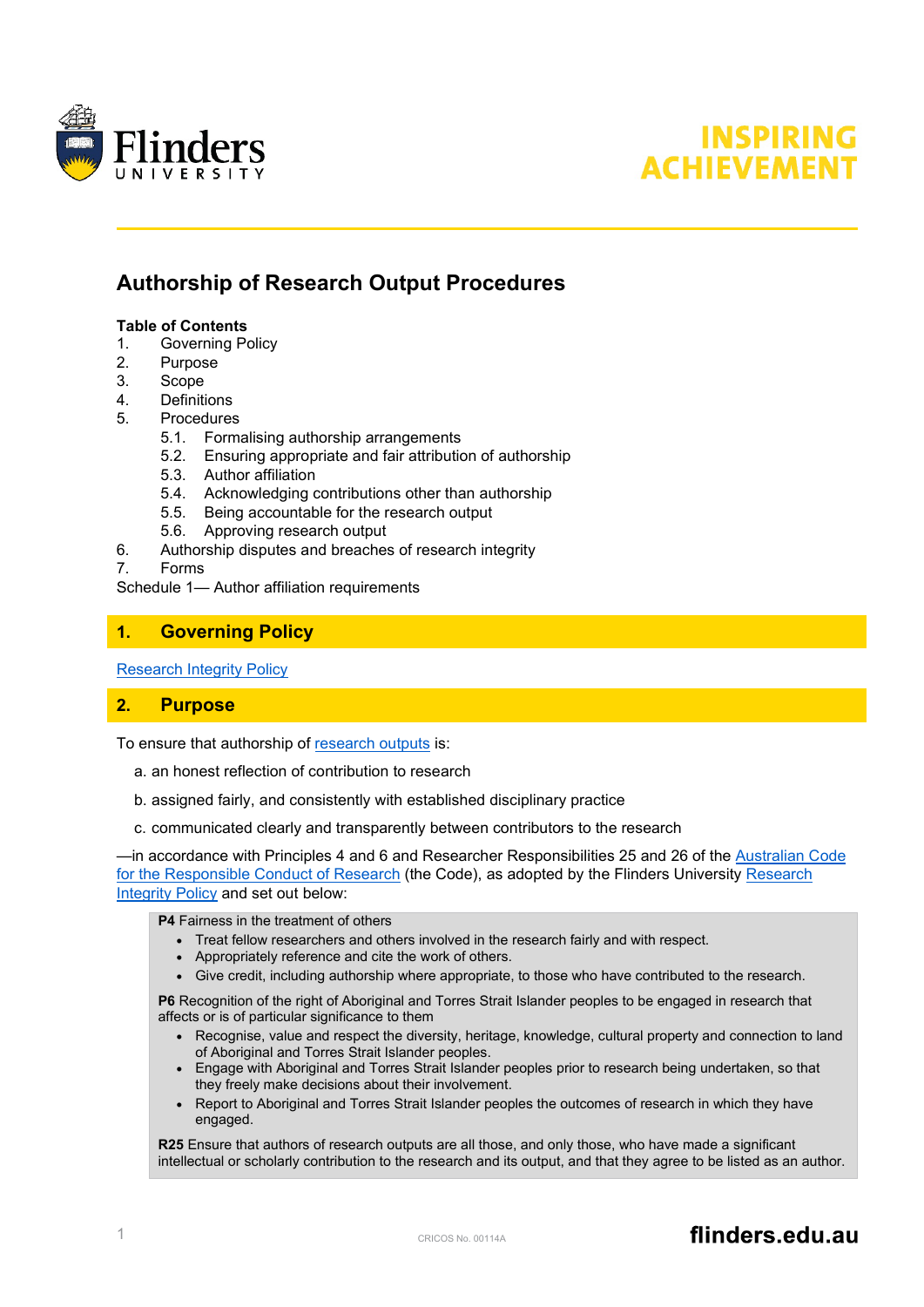**R26** Acknowledge those who have contributed to the research.

These procedures draw extensively on, and are consistent with *[Authorship: A guide supporting the](https://www.nhmrc.gov.au/about-us/publications/australian-code-responsible-conduct-research-2018#block-views-block-file-attachments-content-block-1)  [Australian Code for the Responsible Conduct of Research](https://www.nhmrc.gov.au/about-us/publications/australian-code-responsible-conduct-research-2018#block-views-block-file-attachments-content-block-1)* produced by the National Health & Medical Research Council, Australian Research Council and Universities Australia.

#### <span id="page-1-0"></span>**3. Scope**

- a. These procedures apply in respect of the attribution of authorship of:
	- i. all [research outputs](#page-1-4) (including non-traditional research outputs)
	- ii. all documents related to research, such as research proposals, grant applications, reports for funding agencies, tenders, patents and patent applications, etc.
	- iii. all web-based publications and applications related to research, including professional blogs and any form of authored research output that is made publicly available.
- b. These procedures apply to all researchers at Flinders University, namely:
	- i. all staff
	- ii. all academic status holders in respect of their Flinders University-related research output, and
	- iii. all higher degree by research (HDR) students.

# <span id="page-1-1"></span>**4. Definitions**

<span id="page-1-4"></span>**research output** communicates or makes available the findings of research that may be in hardcopy, electronic or other form —examples of research outputs include journal articles, book chapters, books,

conference papers, conference/oral presentations, reports, HDR theses, datasets, patents and patent applications, software, born-digital objects, performances, videos, audio visual outputs, and exhibitions.

# <span id="page-1-2"></span>**5. Procedures**

#### <span id="page-1-3"></span>**5.1. Formalising authorship arrangements**

- a. At an early stage in the research, and regularly throughout the research project, all researchers must discuss authorship and identify those who are likely to be recognised as [authors](#page-2-1) of the research output in accordance with Procedure 5.2.
- b. Before the commencement of writing up a research project, all researchers must:
	- i. ensure a Corresponding Author is designated, and
	- ii. contribute information required by the Corresponding Author for the establishment of an Authorship Agreement, which may initially be tentative but must be finalised before submission of the output (see 5.1.d).
- c. The Corresponding Author has primary responsibility for:
	- i. communication between the publishers
	- ii. managing communication between the co-authors
	- iii. ensuring that all authors to the research output are properly recognised, and
	- iv. maintaining records of the Authorship Agreement, including any agreed changes resulting from new researchers joining the project.
- d. An Authorship Agreement which may be in the form of emails, a transcript of an online discussion or other similar evidence of agreement, or in the form of the University's Authorship and Data Location Form – must be established prior to submitting the output for publication.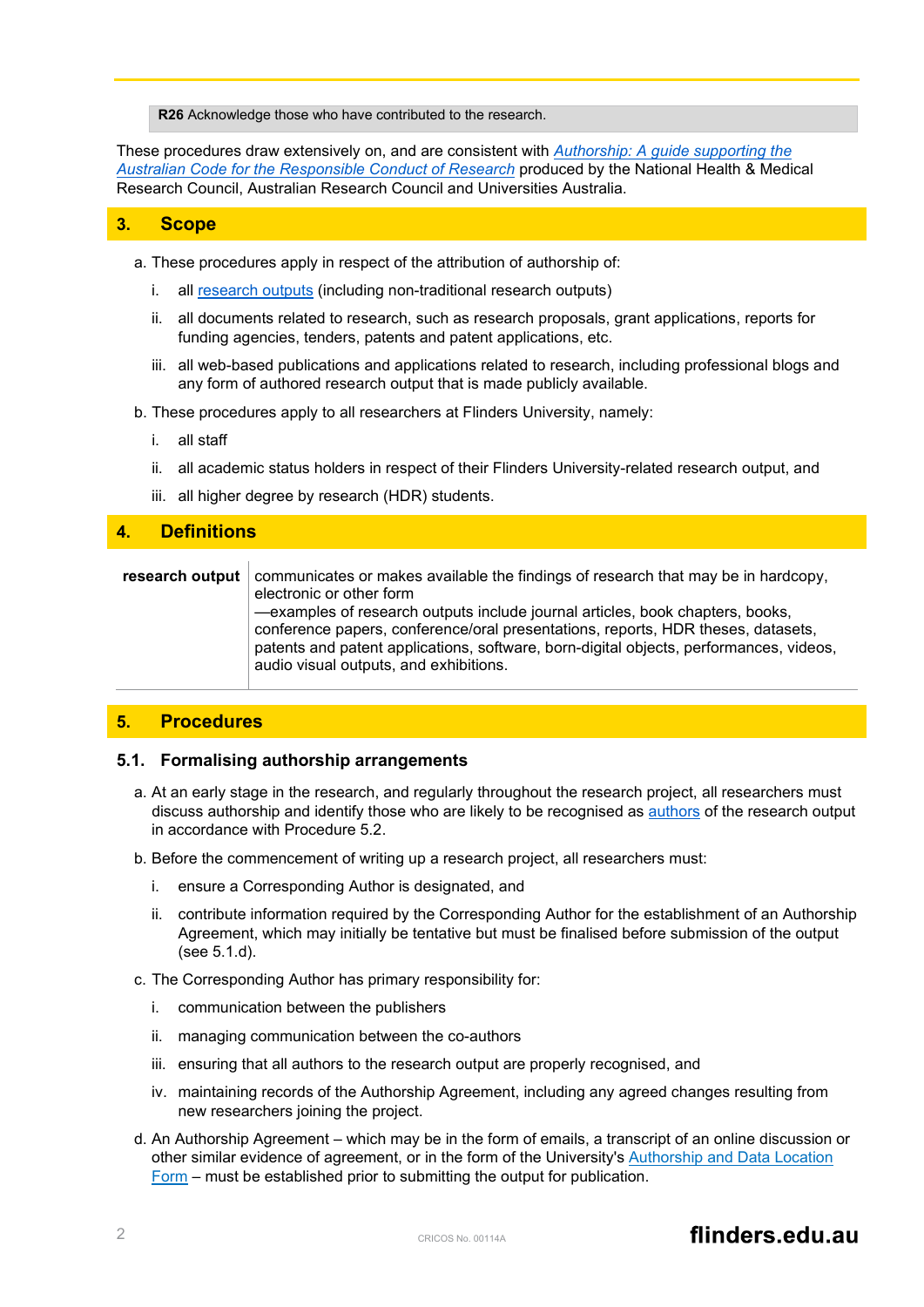- e. The Authorship Agreement must:
	- i. identify those who will be recognised as the authors of the research output
	- ii. describe the contribution that each author has made (or will make) to the research output
	- iii. indicate the order in which the authors will appear, consistent with any applicable disciplinary norms and publication requirements, and
	- iv. identify the Corresponding Author.
- f. If the Corresponding Author is not from Flinders University, authors who are staff or students of Flinders University are encouraged to keep their own records and, to the best of their ability, ensure that the Corresponding Author fulfils the responsibilities of these procedures.

#### <span id="page-2-0"></span>**5.2. Ensuring appropriate and fair attribution of authorship**

- <span id="page-2-1"></span>a. An **author** is an individual who has:
	- i. made a [significant intellectual or scholarly contribution to research](#page-2-2) and its output, and
	- ii. agreed to be listed as an author.
- b. Authorship must be offered to all researchers who make a significant intellectual or scholarly contribution.
- c. Authorship must not be offered or attributed to an individual who has not made a significant intellectual or scholarly contribution.

## **5.2.1. Significant intellectual or scholarly contribution**

- <span id="page-2-2"></span>a. A **significant intellectual or scholarly contribution** includes one, and is generally expected to include at least two, of the following criteria:
	- i. conception and design of the project or output
	- ii. acquisition of research data where the acquisition has required significant intellectual judgement, planning, design, or input
	- iii. significant contribution of knowledge, where justified, including Indigenous knowledge (in alignment with [AIATSIS Code of Ethics for Aboriginal or Torres Strait Islander Research\)](https://aiatsis.gov.au/research/ethical-research)
	- iv. analysis or interpretation of research data
	- v. drafting significant parts of the research output or critically revising it so as to contribute to its interpretation.

[This provision is the minimum threshold for authorship for Flinders University researchers and does not prevent higher thresholds when required by journals, disciplines or other institutions.]

- b. HDR students and junior researchers who have made a significant intellectual or scholarly contribution are entitled to authorship, notwithstanding that they may have been more closely supervised.
- c. Authorship must not be attributed solely on the basis of:
	- i. the provision of funding, data, materials, infrastructure or access to equipment
	- ii. the provision of routine technical support, technical advice or technical assistance
	- iii. the position or profession of an individual, such as their role as the author's supervisor or being in an institutional leadership position ('gift authorship')
	- iv. whether the contribution was paid for or voluntary
	- v. the status of an individual who has not made a significant intellectual or scholarly contribution being such that it would elevate the esteem of the research ('guest authorship').
- d. It is the collective responsibility of all researchers on a project to ensure that authorship is offered to all researchers who make a [significant intellectual or scholarly contribution.](#page-2-2)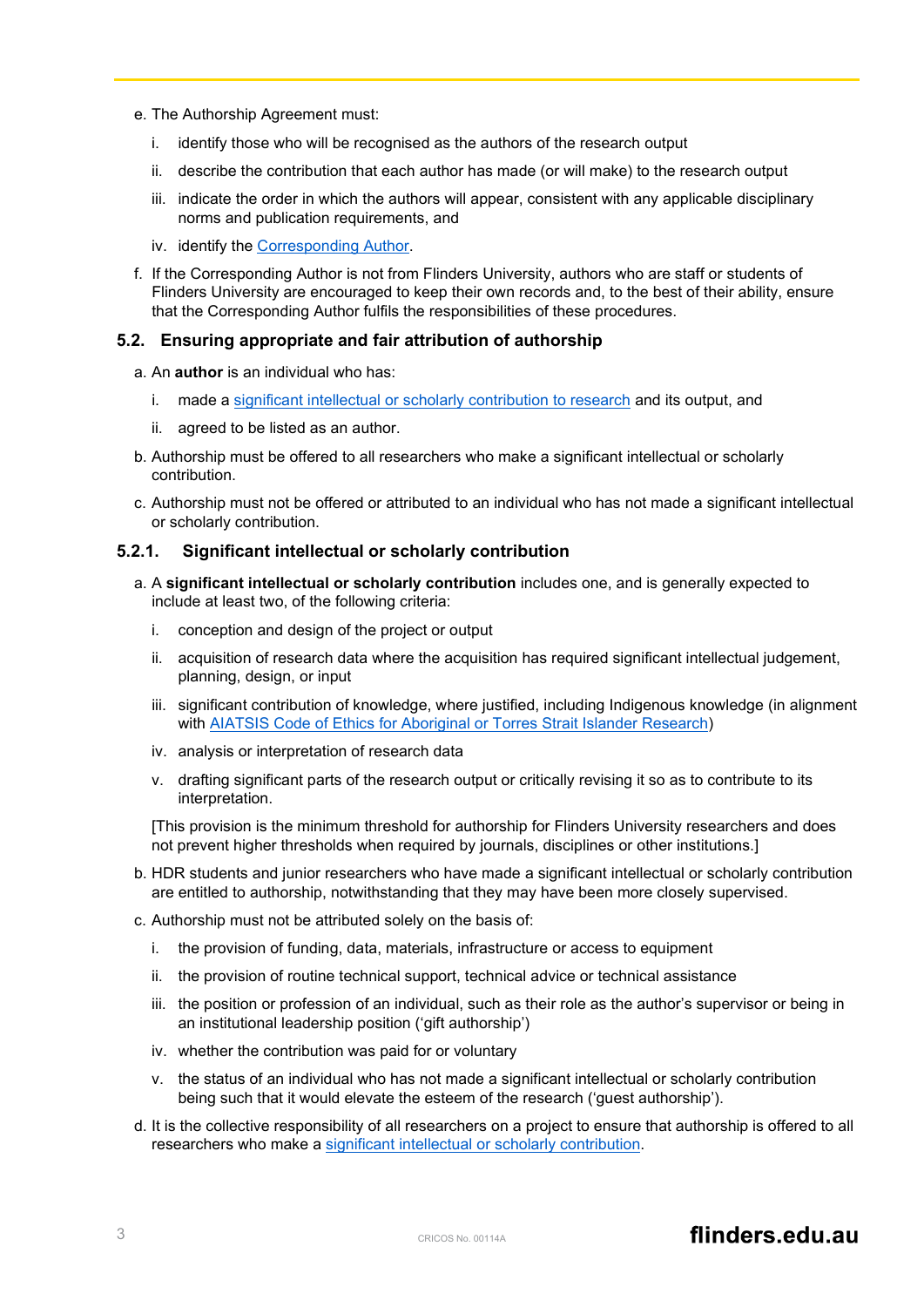- e. It is not acceptable to have 'ghost authorship' (where an individual, e.g., a research assistant or industry researcher, meets the criteria for authorship but is not acknowledged as an author).
- f. Where the editor of a significant collective work or anthology of research papers has made contributions analogous to those of authors, similar criteria may apply to 'editor' as to 'author'. It is expected that the term 'editor' is applied only to a person who has played a significant role in the intellectual shaping of a publication.
- g. Researchers must alert the Corresponding Author to any author or contributor who may have been inadvertently omitted or added erroneously.
- h. It is the individual responsibility of the Corresponding Author to maintain the Authorship Agreement as provided in Procedure 5.2.c.

## **5.2.2. Authors' agreement**

- a. A researcher who qualifies as an author under Procedure 5.2.1 must not be included or excluded without their written agreement.
- b. Written agreement must be provided by each author in a timely fashion.
- c. A record of each written agreement must be kept by the Corresponding Author with the Author Agreement.
- d. Where an author is deceased or cannot be contacted, see Procedure 5.5.f.

#### <span id="page-3-0"></span>**5.3. Author affiliation**

- a. Researchers must identify Flinders University as the affiliated organisation in their author identifiers (e.g. ORCiD) and the author by-line (or equivalent) in respect of their Flinders University-related research outputs.
- b. Author by-lines must be stated as specified in Schedule 1—Author by-line requirements.
- c. Researchers are responsible for ensuring that their affiliation is correctly recorded on all research outputs.

#### <span id="page-3-1"></span>**5.4. Acknowledging contributions other than authorship**

- a. It is the collective responsibility of all authors to ensure that contributions to the research output that do not meet the criteria for authorship are acknowledged in a manner consistent with current practice in the relevant academic discipline. This must occur regardless of the contributors' position (e.g., student, junior researcher, individual providing technical support) or any changes in their position or role.
- b. When a substantial amount of the research has been conducted, funded or otherwise supported by Flinders University (including the contribution of research infrastructure), the output must acknowledge this at the time of publication. This may include an attribution in the author by-line.
- c. It is good practice to disclose any financial or other sponsor support as appropriate and agreed by the sponsoring body.
- d. Researchers intending to publish Indigenous knowledge obtained through sources including unpublished manuscripts, or audio or video recordings, are expected to seek approval from the Indigenous people involved in the project or the community from which that knowledge originates, and to acknowledge the individual and collective contributors of the knowledge, as appropriate.<sup>[1](#page-3-2)</sup>
- e. Researchers are expected to obtain permission from named contributors before acknowledging them in research outputs, since acknowledgement may imply a contributor's endorsement of the research output.

<span id="page-3-2"></span><sup>1</sup> See *Ethical guidelines for [research with Aboriginal and Torres Strait Islander Peoples](https://www.nhmrc.gov.au/about-us/resources/ethical-conduct-research-aboriginal-and-torres-strait-islander-peoples-and-communities)*, NHMRC Research Policy website.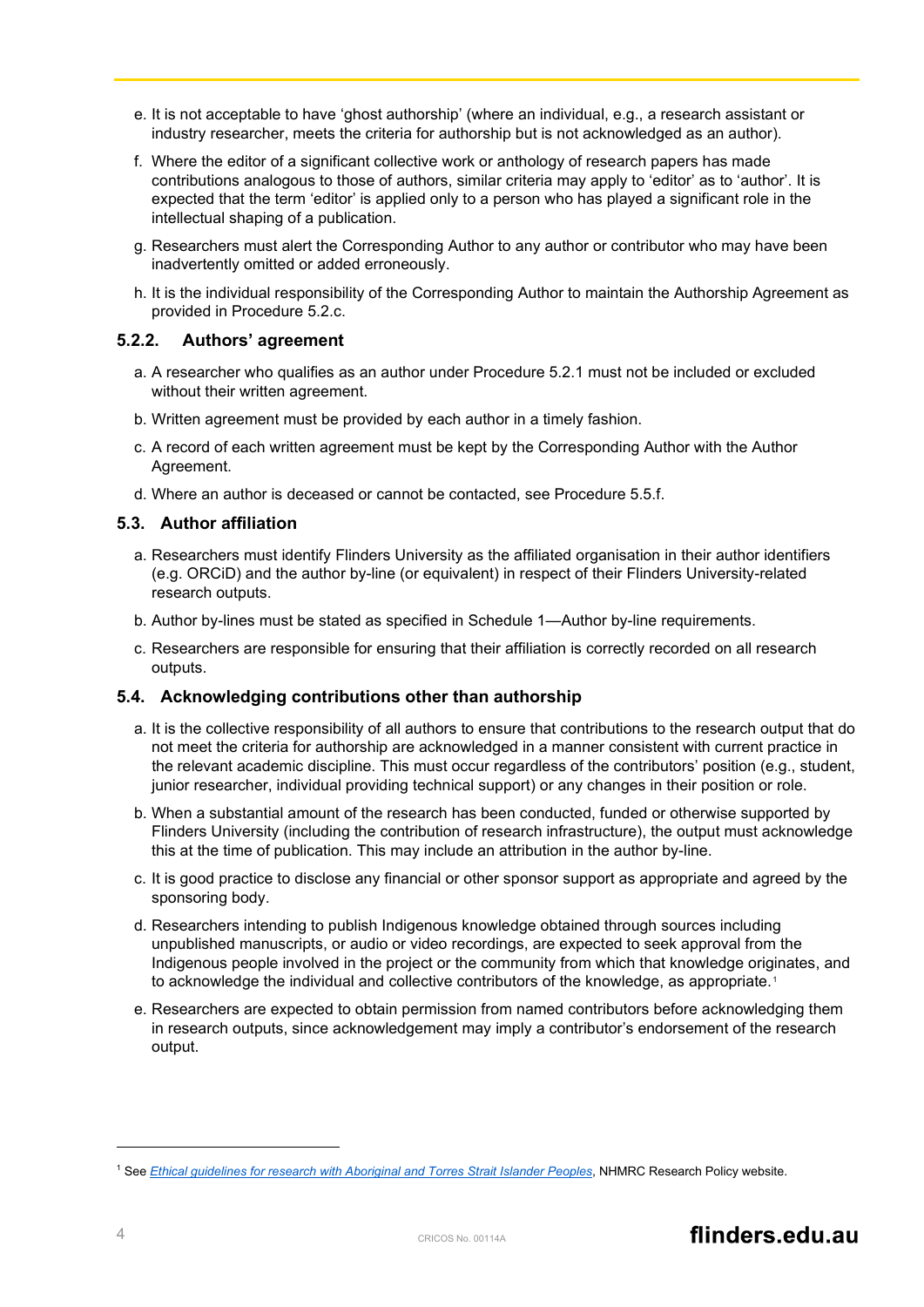### <span id="page-4-0"></span>**5.5. Being accountable for the research output**

- a. Authors are collectively accountable for the whole research output. However, the responsibilities associated with this accountability are dependent on the extent and type of contribution made.
- b. Each author is individually responsible for ensuring the accuracy and integrity of their direct contribution to the research output, in accordance with the principles and responsibilities of the Code, as adopted in the [Research Integrity Policy.](https://www.flinders.edu.au/content/dam/documents/staff/policies/research/research-integrity-policy.pdf)
- c. Authors are also responsible for taking reasonable steps to ensure the accuracy and integrity of the contributions of all other co-authors. Where feasible, authors are expected to be able to identify which co-authors are responsible for specific other parts of the work. Any concerns about the accuracy and integrity of the research must be raised before submission or publication.
- d. If an individual does not agree to be accountable for their contribution, the contribution must not be included in the research output.
- e. Following publication, all authors must ensure that any concerns about the accuracy or integrity of any part of the output are appropriately responded to. This may mean providing all necessary evidence to demonstrate the accuracy and integrity of their contribution, or seeking such evidence from the other co-authors. It may result in correcting the public record by way of erratum or retraction.
- f. If an author is deceased or cannot be contacted after reasonable attempts have been made, all the coauthors must still have confidence in the accuracy and integrity of that author's contribution. This may require consideration of the underlying data and methodology.

#### <span id="page-4-1"></span>**5.6. Approving research output**

- a. Authors must approve the research output before its submission for publication and, in doing so, agree to be accountable for it.
- b. Authors must also approve the final version before publication. The final approval process may be coordinated by the publisher, often through the Corresponding Author.
- c. The Corresponding Author must keep written records that confirm that approval has been obtained from all authors.
- d. If an author is deceased, publication can proceed, provided that there are no grounds to believe that this person would have objected to being included as an author. In such instances, it may be appropriate for an institution to provide written agreement for the inclusion of an author, and for the author's death to be noted in the publication. The same process applies where an author cannot be contacted to approve the final version or to agree to be an author, provided also that reasonable efforts have been made to contact the author and those efforts have been documented.

# <span id="page-4-2"></span>**6. Authorship disputes and breaches of research integrity**

- a. Where an authorship dispute arises **prior** to submitting the research output for publication, the researcher may raise it with the relevant College Dean (Research) who is responsible for resolving the dispute with the relevant researchers.
- b. Where a researcher feels their dispute has not been satisfactorily resolved by the Dean (Research) they may make a complaint as follows:

| <b>Staff</b> | Enterprise Agreement, Part 15 Grievances |
|--------------|------------------------------------------|
| Student      | <b>Student Complaints Policy</b>         |

In the case of academic status holders the Dean (Research)'s decision is final.

c. An authorship dispute that arises **after** the research output has been submitted and accepted constitutes an allegation of a breach of research integrity and the researcher may make a complaint in accordance with the [Breach of Research Integrity Procedures.](https://www.flinders.edu.au/content/dam/documents/staff/policies/research/breach-of-research-integrity-procedures.pdf)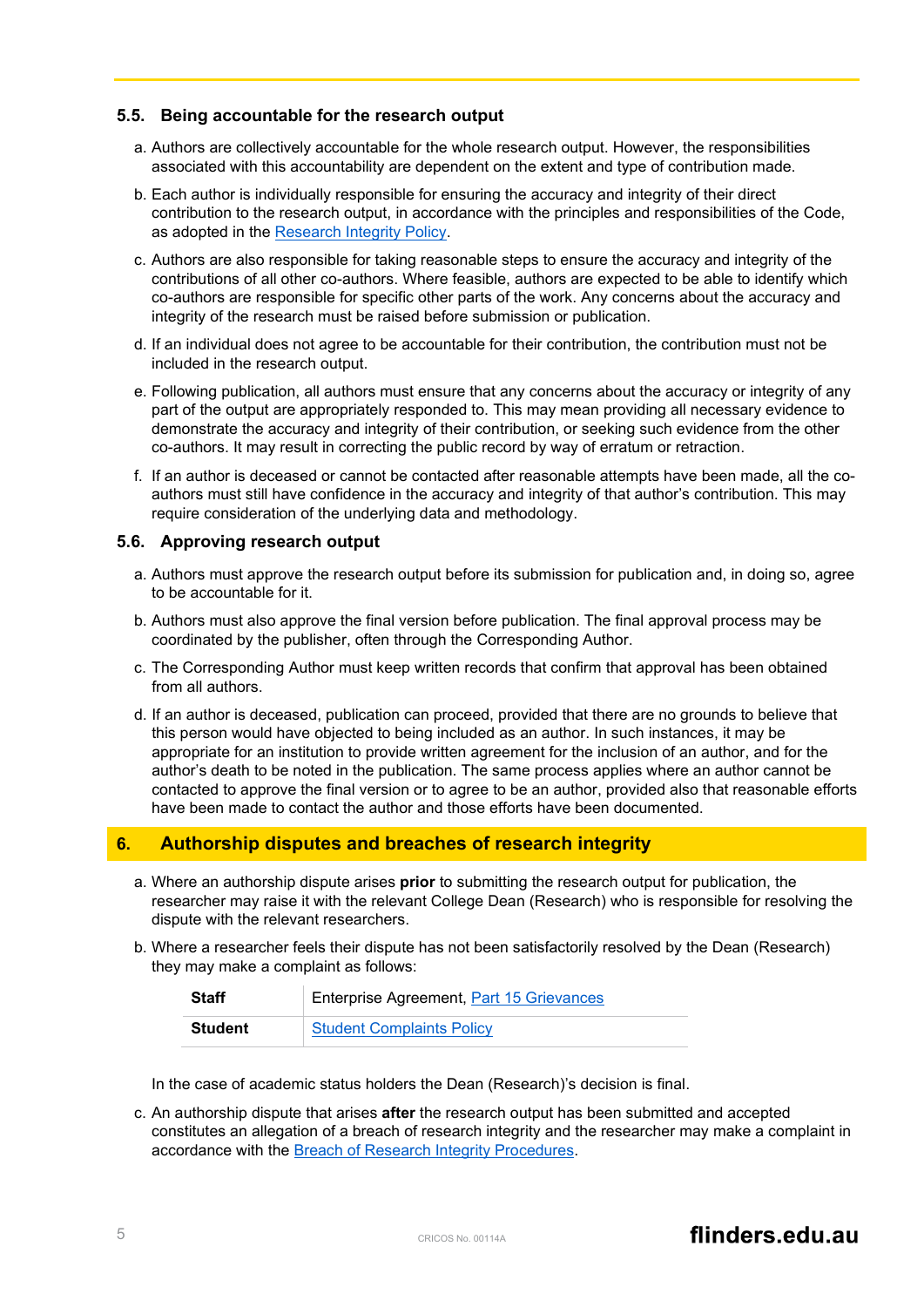- d. Other potential breaches of research integrity under these procedures to be dealt with in accordance with the [Breach of Research Integrity Procedures](https://www.flinders.edu.au/content/dam/documents/staff/policies/research/breach-of-research-integrity-procedures.pdf) include:
	- i. failing to offer or attribute authorship to someone who has made a significant intellectual or scholarly contribution.
	- ii. claiming, demanding, or accepting authorship without having made a significant intellectual or scholarly contribution
	- iii. offering or attributing authorship to someone who has not made a significant intellectual or scholarly contribution
	- iv. publishing research without the final approval of the attributed authors.

# <span id="page-5-0"></span>**7. Forms**

#### [Authorship and Data Location Form](https://staff.flinders.edu.au/research/integrity/integrity#management)

| <b>Approval Authority</b>                                                             | Deputy Vice-Chancellor (Research)       |
|---------------------------------------------------------------------------------------|-----------------------------------------|
| <b>Responsible Officer</b>                                                            | Manager, Research Ethics and Compliance |
| <b>Approval Date</b>                                                                  | 11 January 2022                         |
| <b>Effective Date</b>                                                                 | 11 January 2022                         |
| <b>Review Date*</b>                                                                   | January 2025                            |
| Last amended                                                                          |                                         |
| <b>CM</b> file number                                                                 | CF21/413                                |
| * Unless otherwise indicated, this procedure will still apply beyond the review date. |                                         |

Printed versions of this document are not controlled. Please refer to the Flinders [Policy Library](https://www.flinders.edu.au/policies) for the latest version.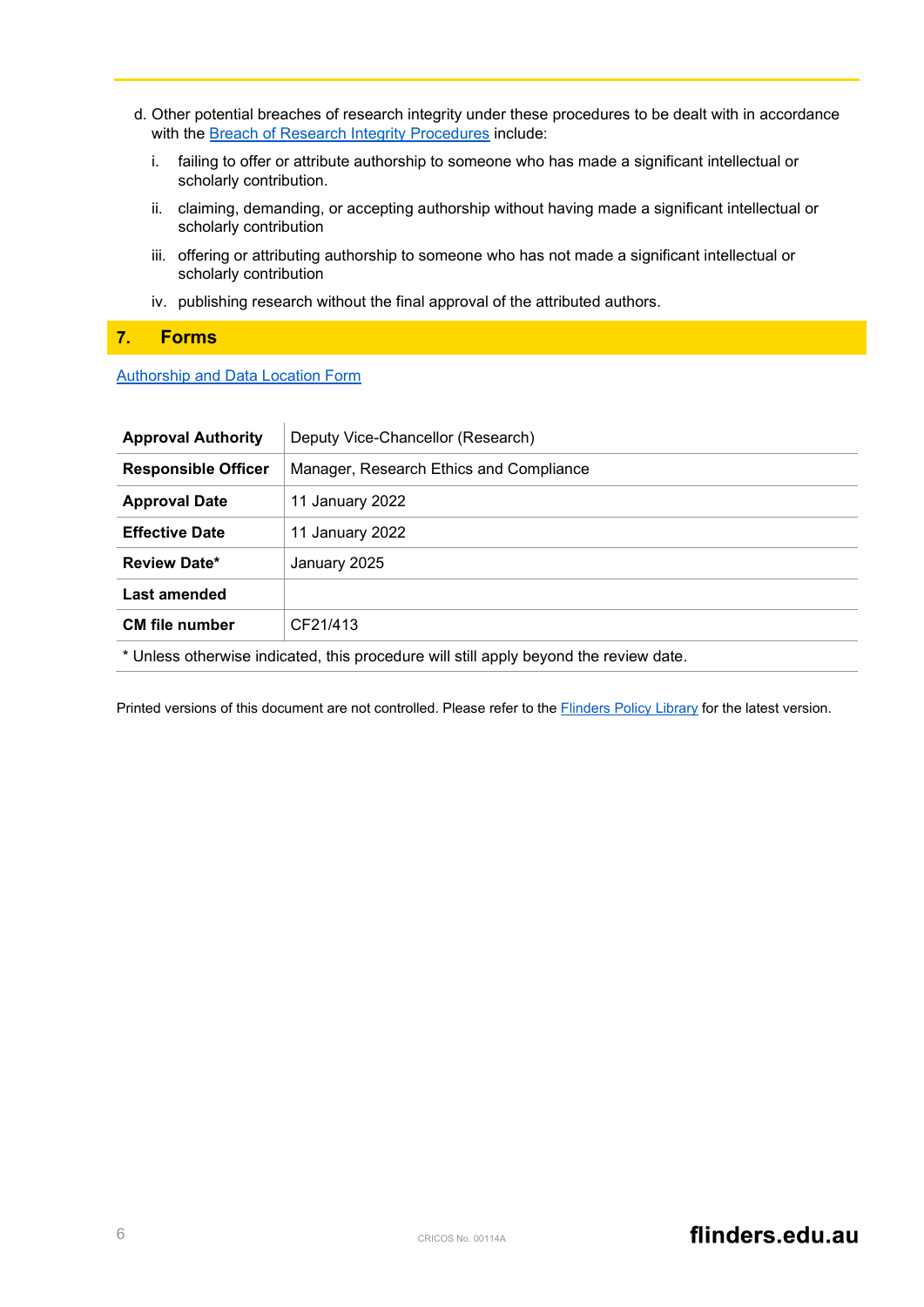# <span id="page-6-0"></span>**Schedule 1— Author affiliation requirements**

- a. Flinders University must be identified as the affiliated organisation in the author by-line of all Flinders University-related research outputs as set out at d. below, including all research outputs of Flinders University staff, HDR students, and research outputs of Flinders University academic status holders where the research has been conducted, funded or otherwise supported by Flinders University.
- b. It is the responsibility of the researcher to ensure that their affiliation is correctly recorded on all research outputs.
- c. Adhering to these requirements ensures that:
	- i. Flinders researchers comply with the [Research Integrity Policy,](https://www.flinders.edu.au/content/dam/documents/staff/policies/research/research-integrity-policy.pdf) as well as the Australian Code for the Responsible Conduct of Research
	- ii. research outputs are recognised by the University and external bibliometric analysis recognises Flinders University and its affiliated authors. If the University's name in full (i.e. "Flinders University") is not used, it will not receive affiliation credit in bibliometric analysis
	- iii. there is transparency of affiliation, which enables a positive impact on the University's research rankings and funding
	- iv. harvesting publications into the University's research management system is more efficient and increases opportunities for research data capture and re-use
	- v. the capture of Open Access publications in the University's repository can be facilitated, meeting Australian Research Council and National Health and Medical Research Council requirements.
- d. When the by-line order and form are not dictated by the publication, the by-line **must** include the following:
	- i. the University's name in full (i.e. "Flinders University"). Acronyms or abbreviations must not be used
	- ii. the College name in full (e.g. "College of Business, Government and Law")
	- iii. any Academic Senate-approved University Centre or Institute affiliations (e.g. "Centre for Marine Bioproducts Development" or "Medical Devices Research Institute")
	- iv. any external affiliations relevant to the author's research, including SALHN or the Flinders Medical Centre (this is used as an important metric demonstrating external engagement with industry and end-users). Care must be taken to differentiate when affiliating to both Flinders University and Flinders Medical Centre. The full name "Flinders University" must be used for the University to receive appropriate affiliation in bibliometric analysis.

#### **By-line examples**

The below examples give guidance when by-line order and form are not dictated:

#### **Option 1: <Researcher's Name>, Flinders University, <Name of College>, Adelaide, South Australia, Australia.**

• Example: Professor Jane Doe, Flinders University, College of Business, Government and Law, Adelaide, South Australia, Australia.

## **Option 2: <Researcher's Name>, Flinders University, <Name of College>, Adelaide, SA 5042, Australia.**

• Example: Professor Jane Doe, Flinders University, College of Medicine and Public Health, Adelaide, SA 5042, Australia.